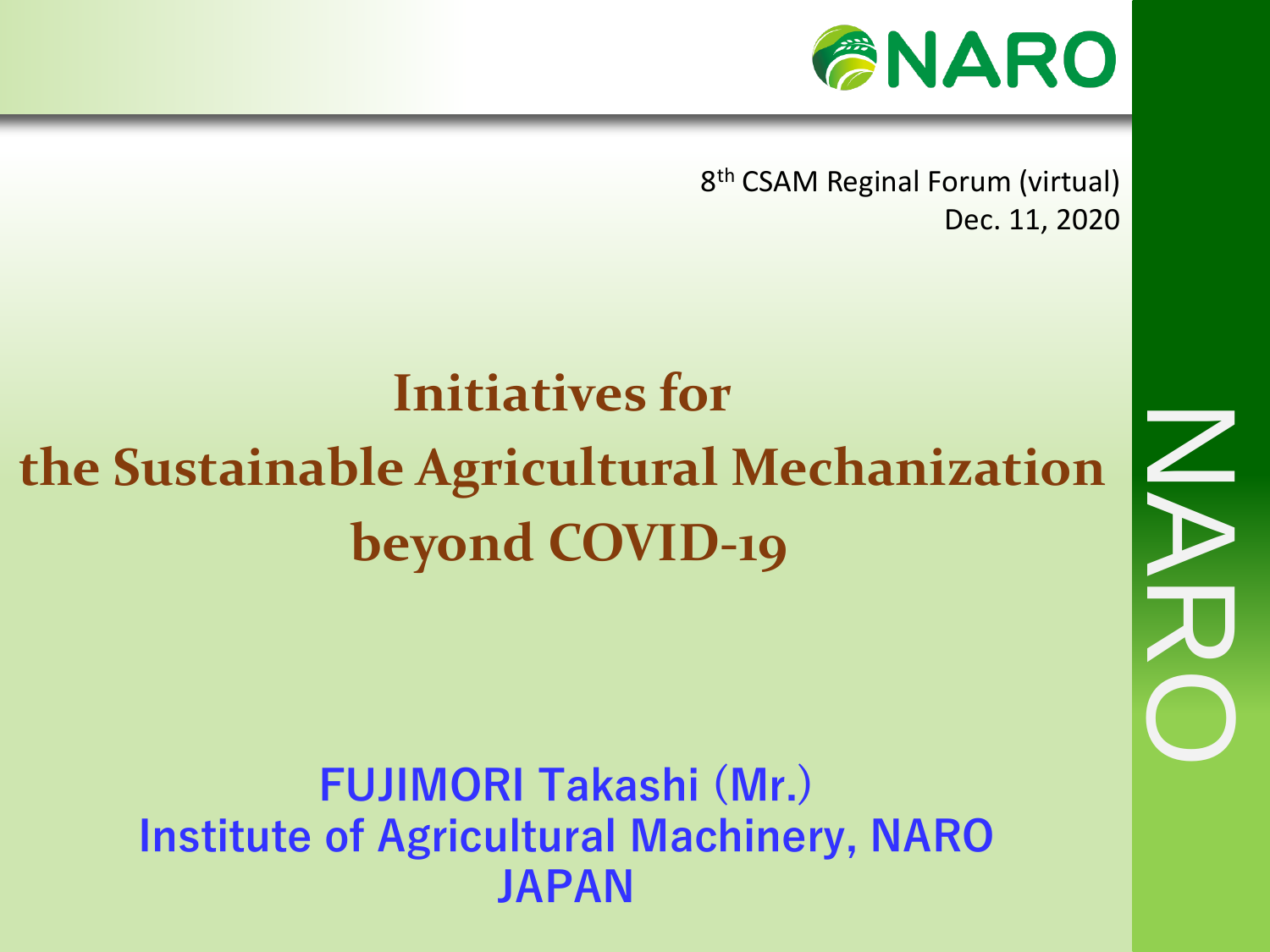

## ■ Impact of the COVID-19 pandemic on the agri-sector in Japan

■ Initiatives for the Sustainable Agricultural Mechanization beyond COVID-19 (Fujimori's private suggestion)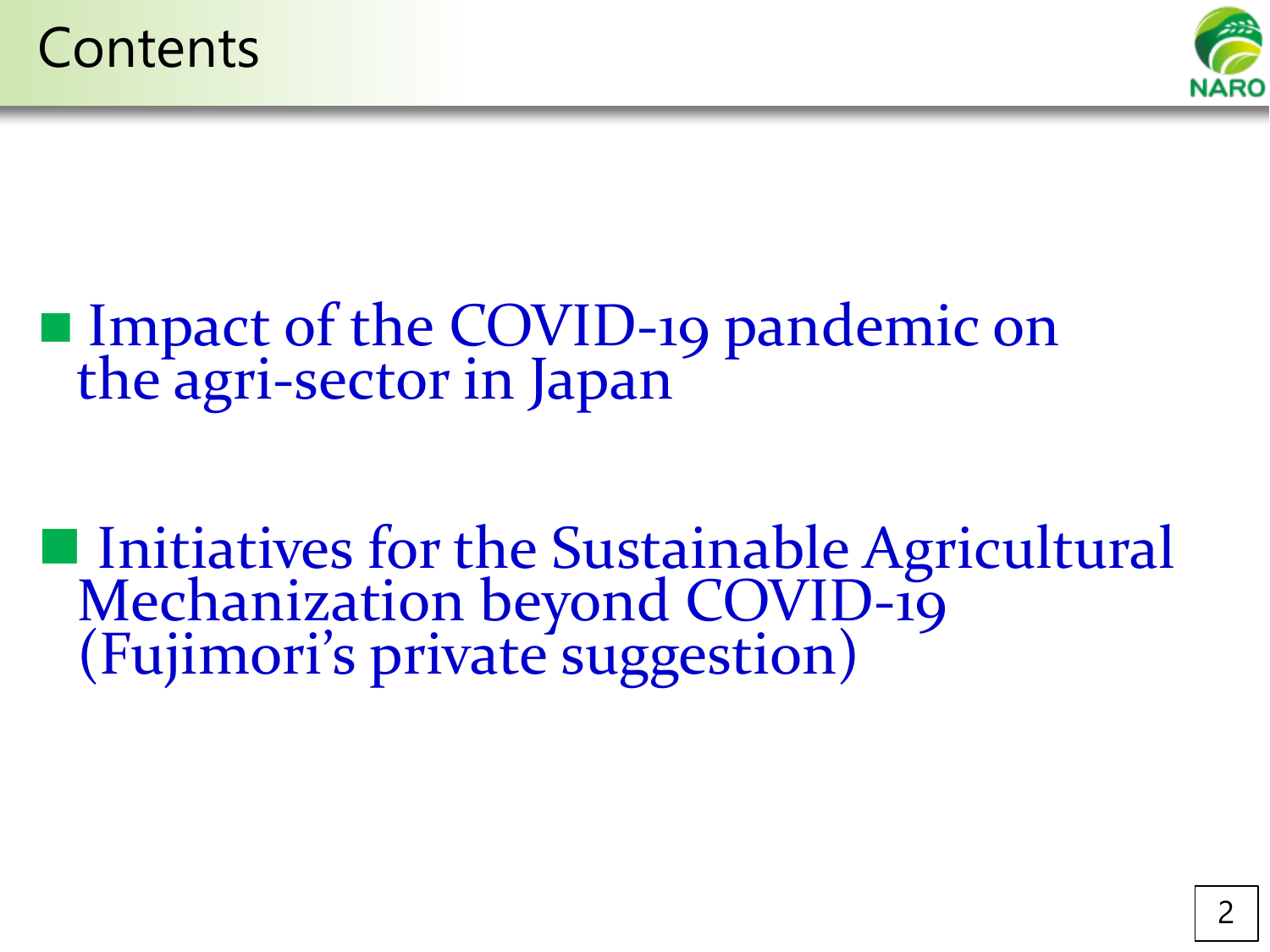

### ◆**Agriculture is an essential industry to supply food to the people even amid the pandemic.**

- In Japan, thanks to the collaboration among the authorities and stakeholders, the supply and retail systems for the staple article of food are steady as usual.
- -On the other hand, having emerging issues like;
	- Expensive "Wagyu beef" producers are facing difficulties due to the decrease of demand from high-end restaurants.
	- **Flower producers are affected by the decrease of demand from** parties and/or funerals.
	- Lack of labor force in field workers due to the entry ban of foreigners.
		- $\rightarrow$  Some supporting movement arose from hotel industries, airline companies and so on.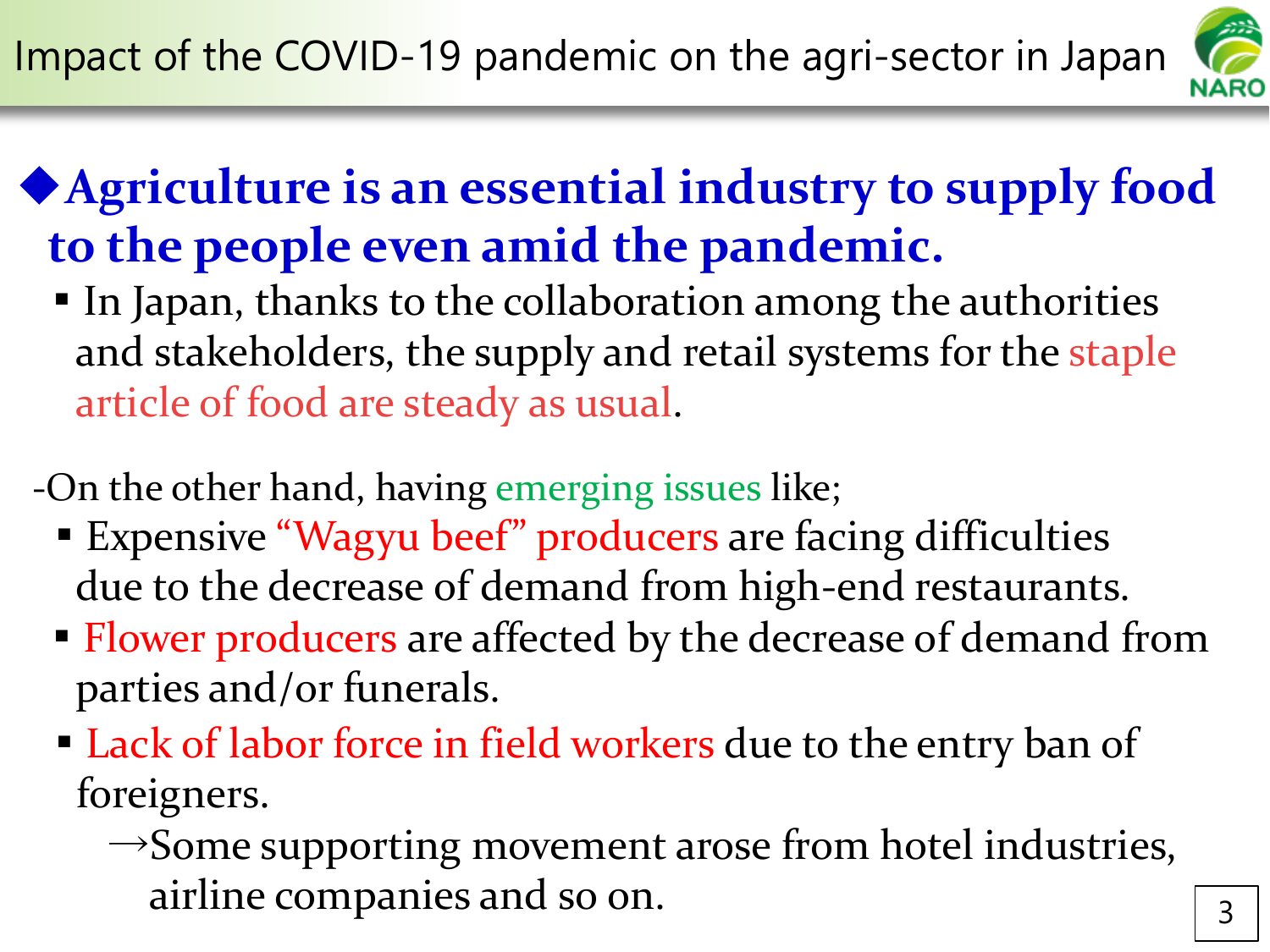

- $\blacklozenge$ Shipment value of all agri-machines decreased by 15% from same period of previous year.
	- **Tractors**  $-22\%$  in value,  $-19\%$  in unit
	- **Rice Transplanters**  $-5\%$  in value,  $-12\%$  in unit
	- Combine Harvesters  $-10\%$  in value,  $-17\%$  in unit
	- **•** Dryers  $-9\%$  in value,  $-10\%$  in unit

(Source: JAMMA's statistics Jan.-Oct., 2020)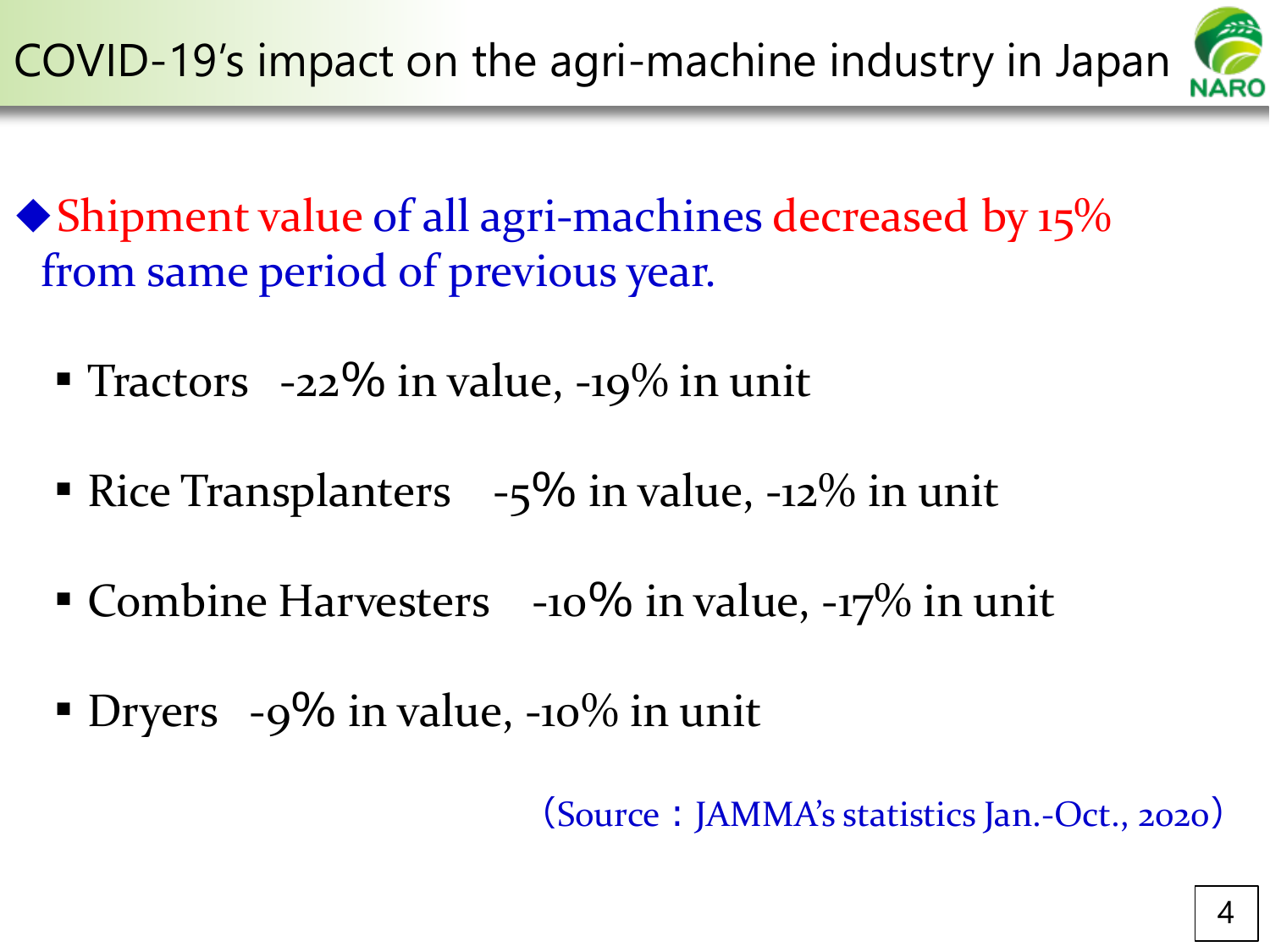

◆ COVID-19 pandemic itself doesn't directly affect the activities of agricultural production. Furthermore, there is no case of infection through the food.

On the other hand, the activities of agricultural production is extremely vulnerable due to its characteristics (to handle/get along with "natural environment", "climate change", "various creatures big & small", etc.).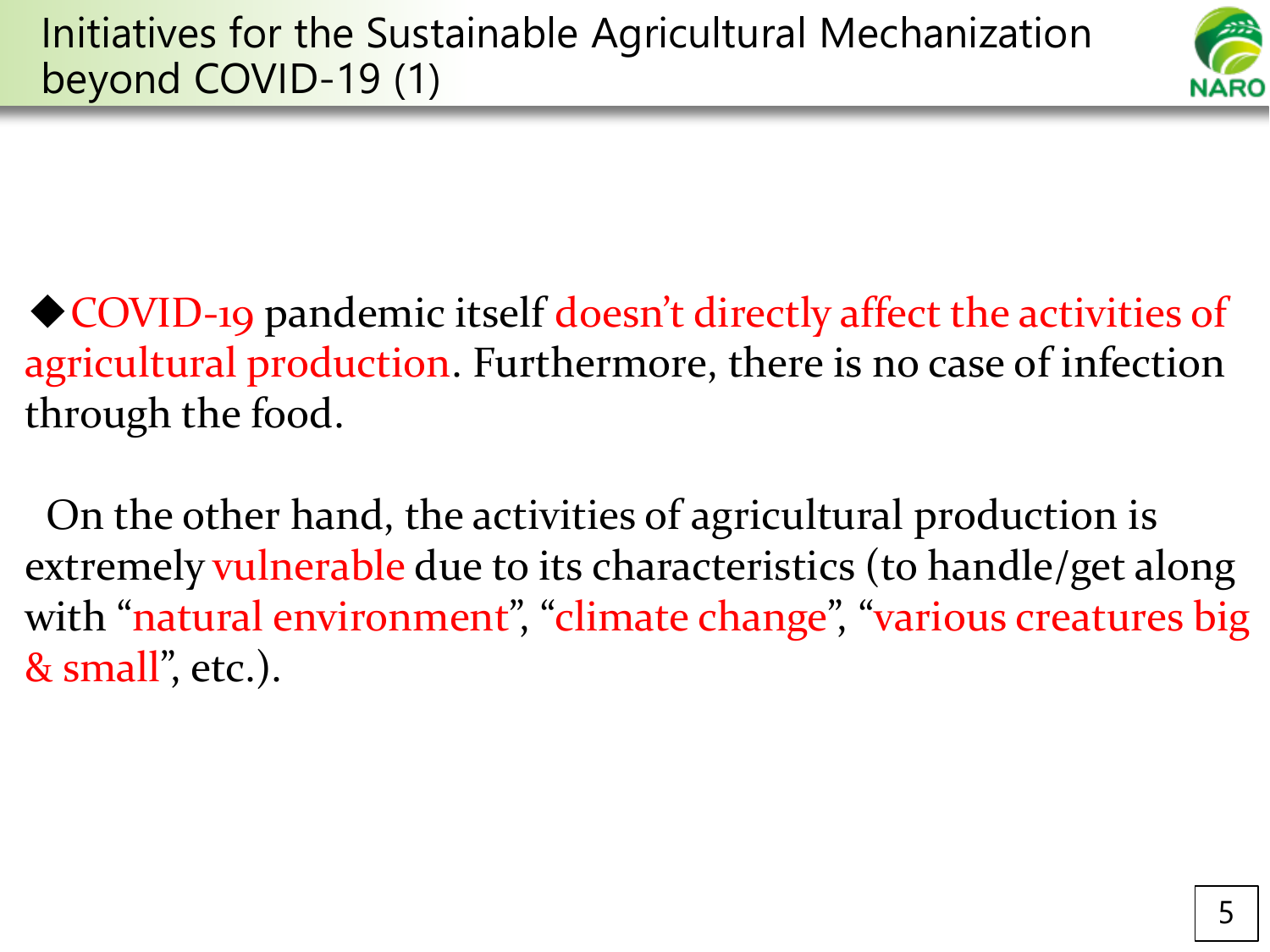

 $\blacklozenge$  It would be indispensable to make the activities of agricultural production "Resilient" through various approaches from the expertise of Agricultural Machinery. That will certainly contribute on our activities for "Building

Back Better" beyond COVID-19.

◆Thus, I suggest you, Agricultural Engineers, some initiatives toward addressing sustainable Agricultural Mechanization beyond COVID-19 shown below.

(These idea might be effective not only in Japan but other East Asian economies where mechanized farming has mostly achieved.)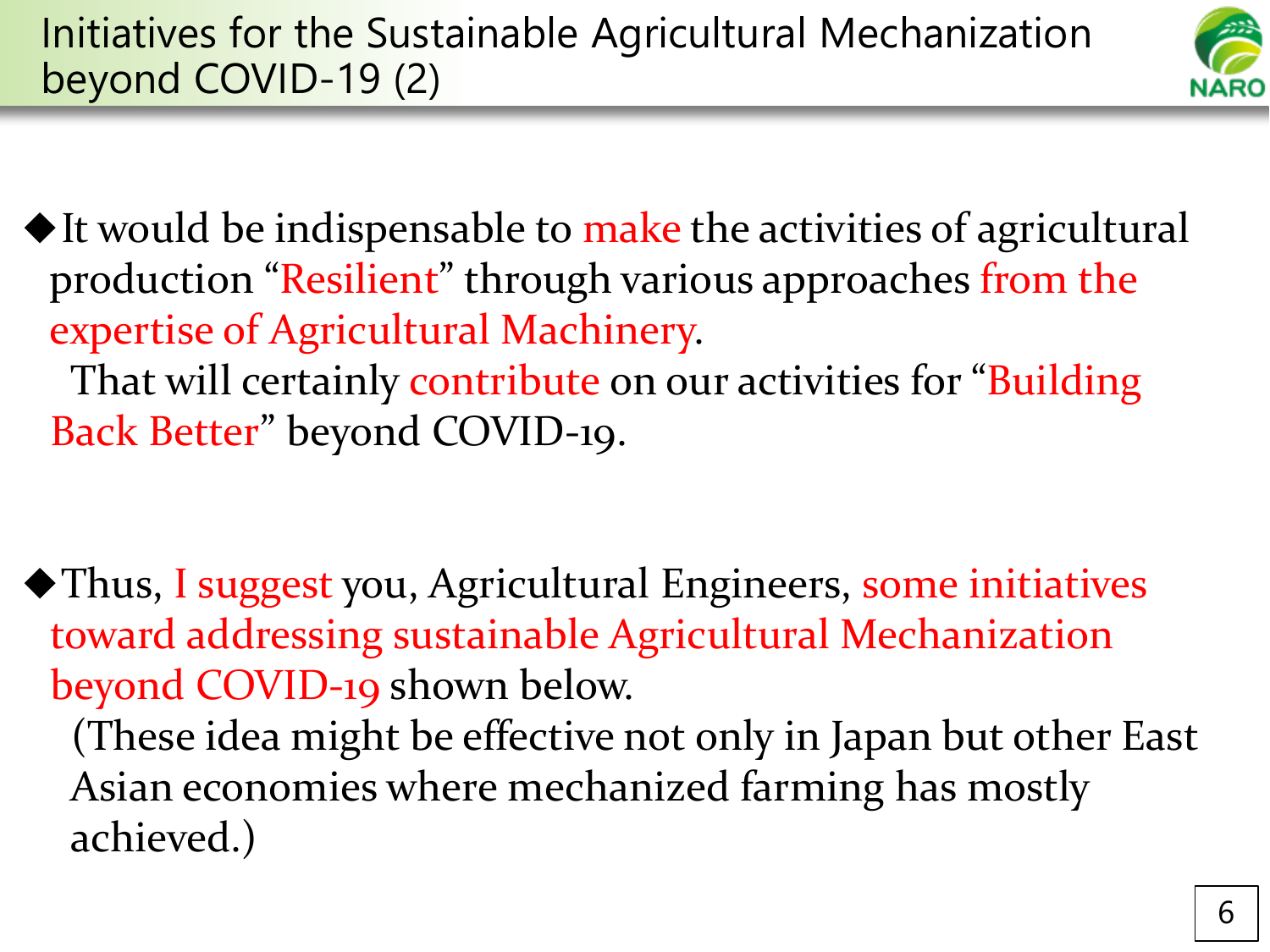

#### Informal 3 Initiatives/Recommendations (Fujimori's private suggestion)

- I) Make "Smart Agriculture" (already in implementation stage in Japan) much more expandable and sophisticate.  $\rightarrow$  Achieve the acceleration of the labor hour minimizing and the ultimately precise operation with developing "Data-driven Intelligent" machines.
- II) Come true some far-term (future conceptual) technologies (beyond "Smart Agriculture", by "destructive innovation").
	- ・Totally unmanned farm operation
	- ・Hyper weatherproof machine
	- ・Perfect food value chain (no missing link and no loss)